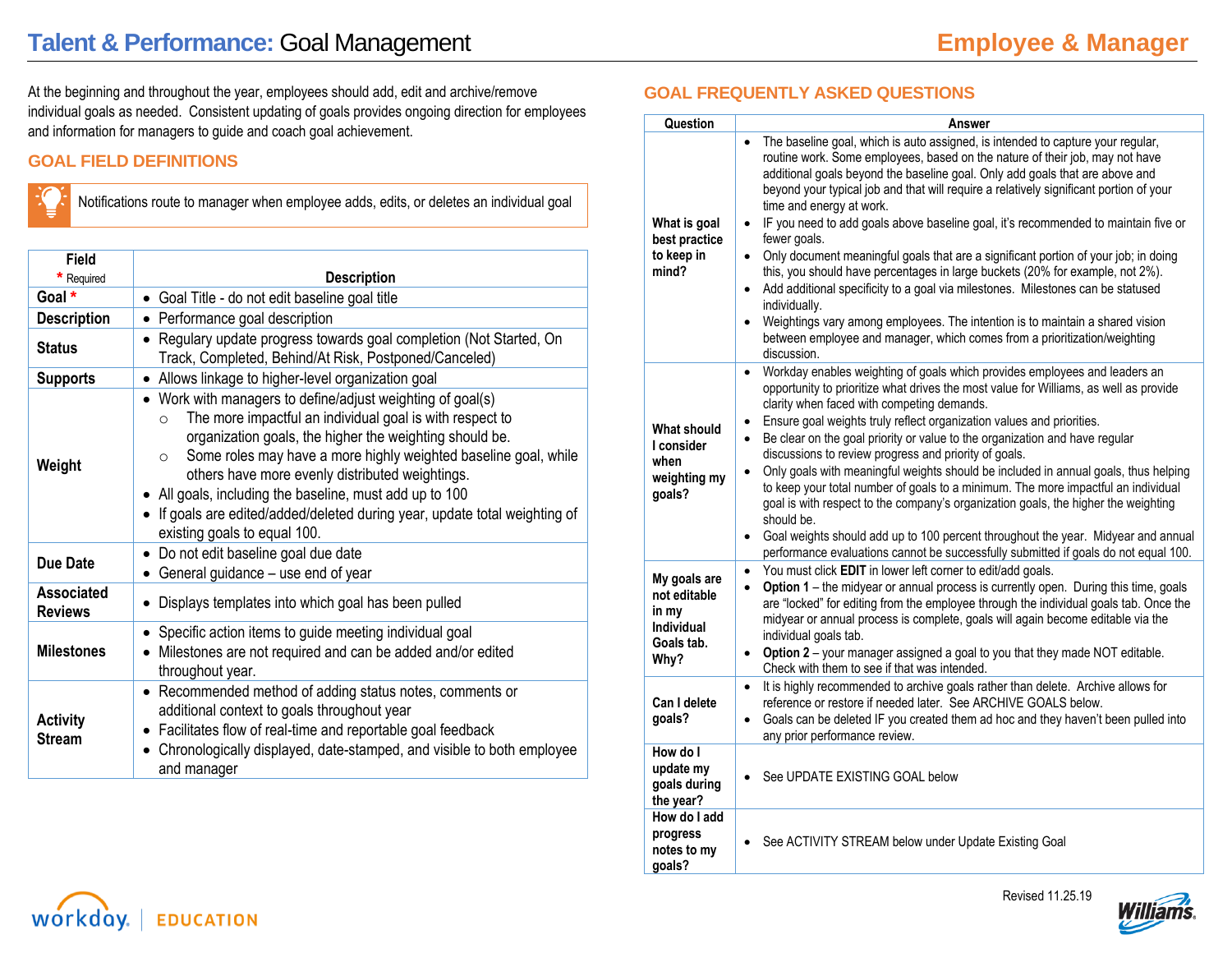# **ADD INDIVIDUAL PERFORMANCE GOAL(S)**

Add separate performance goal(s) ONLY if they are beyond consistent day-to-day role responsibilities. Best practice is to have 5-7 goals maximum.

From Worker profile:

- **1.** Click on **Performance** tab
- **2.** Click **Individual Goals**
- **3.** Click **Edit**



- **4.** Click **Add**
- **5.** Enter Goal Title
- **6.** Enter Description
- **7.** Select Status from dropdown
- **8.** Enter Supports linkage
- **9.** Enter Weight
- **10.** Enter Due Date
- **11.** View Associated Reviews
- **12.** Add Milestones
	- a. Click plus sign
	- b. Enter description of Milestone, Due Date and Status.



|         | *Milestone  | Due Date   | Status   |
|---------|-------------|------------|----------|
| $\odot$ | Milestone 2 | 09/01/2019 | On Track |
| $\odot$ | Milestone 1 | 06/01/2019 |          |

- 13. Once all updates are made, click **Submit** to notify Manager OR Save for Later to continue editing at a later time (task appears in Workday inbox until further action is taken)
- **14.** Click **Done**
- **15.** If you have additional goals, repeat steps 4-14.

**NOTE**: Goal additions send manager notification



#### **UPDATE EXISTING GOAL**

The **Individual Goals** tab displays both baseline goal and any other performance goals.

From Worker profile:

- **1.** Click on **Performance** tab
- **2.** Click **Individual Goals**
- **3.** Click goal to review

**NOTE:** Goals are listed in alphabetical order but clicking **Sort By** or other filters allow different views

- **4.** Click **Edit** to update
- **5.** Update Goal Title do not edit baseline goal title
- **6.** Update Description
- **7.** Select Status from dropdown
- **8.** Update Supports linkage if needed
- **9.** Update Weight













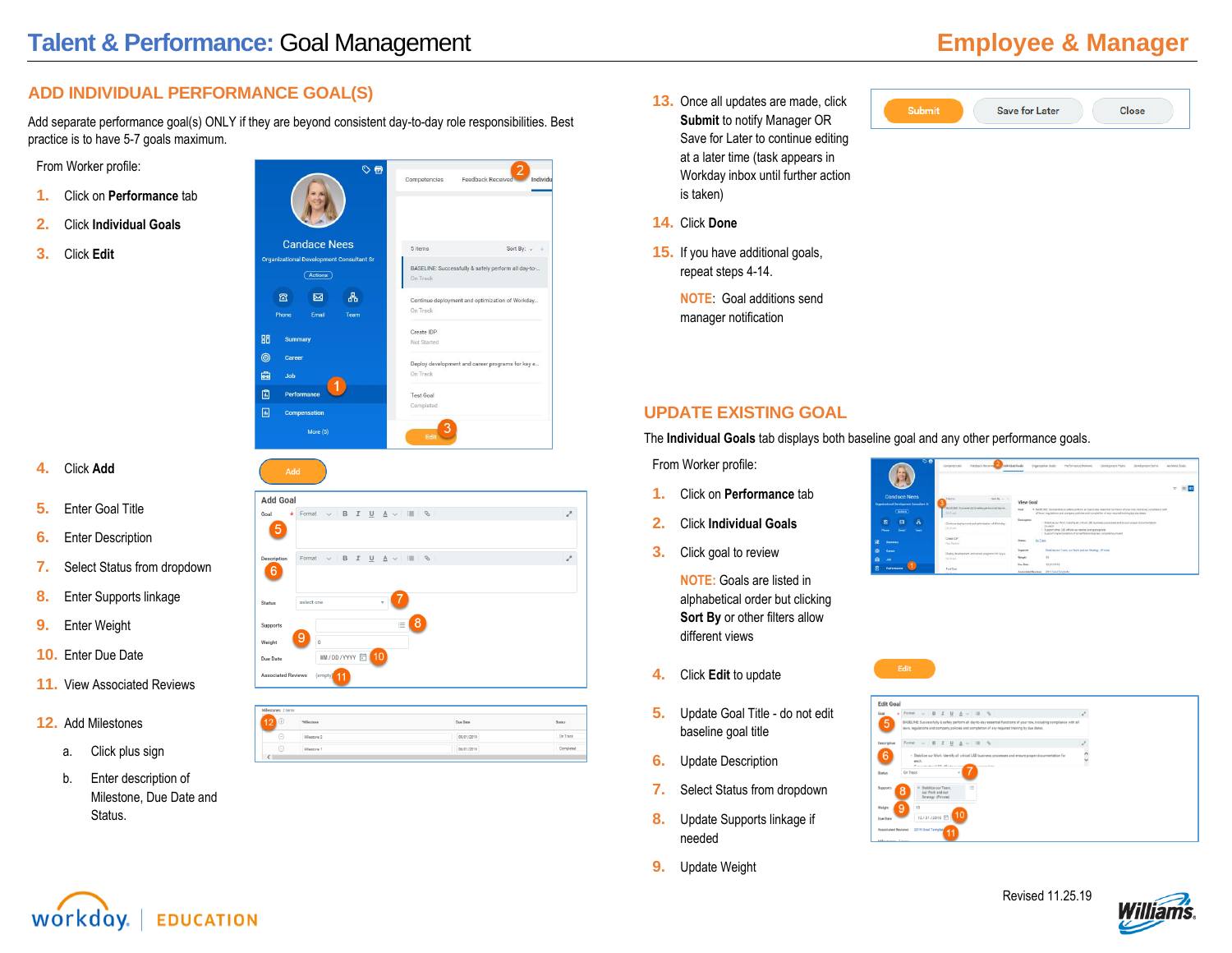- **10.** Update Due Date
- **11.** View Associated Reviews
- **12.** Update/Add Milestones
	- a. **Edit** existing milestones by clicking directly in each field. Update status as needed.
	- b. **Add** new milestone by clicking plus sign. Enter description of Milestone, Due Date and Status.
	- c. **Delete** existing milestones by clicking minus sign

#### **ADD ACTIVITY STREAM**

- **13.** Click  $\Box$
- **14.** Enter status note use @employeename to notify others of status
	- **NOTE**: Goals with activity stream display a callout box with lines



Click callout to view notes in chronological order

- **15.** Click **Post**
- **16.** Once all updates are made, click **Submit** to notify Manager OR Save for Later to continue editing at a later time (task appears in Workday inbox until further action is taken)



Submit

**Save for Later** 

**Close** 

|                 | *Milestone | Due Date   | <b>Status</b> |
|-----------------|------------|------------|---------------|
| ∩               | THEMAS 7   | 00/01/2019 | On Track      |
| $\sim$<br>$(-)$ | Niestone   | 06/01/2019 |               |
|                 |            |            |               |



**MY GOALS – MILESTONE & ACTIVITY REPORT** 1. To view a summary list of all goals, milestones and activity; run My Goals – Milestone & Activity Detail report (by typing into Workday search bar)

2. This report can be exported to excel or printed if needed

### **ARCHIVE GOAL**

Goals, once created, should not be deleted from employee profile. They can be "archived" which removes them from ongoing review and allows for later review or restore.

Archive Coole

From Worker profile:

- **1.** Click on **Performance** tab
- **2.** Click **More** dropdown
- **3.** Click **Archived Goal**
- **4.** Click **Archive Goal**
- **5.** Select goal(s) to archive by checking box to left of each
- **6.** Click **OK**

NOTE: You can copy/paste content from this screen to create a new goal

|                   |                                 | $ \overline{a}$        | $\circ$ $\bullet$                                              | <b>Conflict Rendered</b> | Fordback Received 1 hon- | Individual Grade<br><b>Organization Goals</b> | <b>Development Plans</b><br>Performance Exvience                                                                                                                                                                                              | <b>Development Rems</b>           | Archived Goals 2 More<br>Correstencies<br>Feedback Received                                         |
|-------------------|---------------------------------|------------------------|----------------------------------------------------------------|--------------------------|--------------------------|-----------------------------------------------|-----------------------------------------------------------------------------------------------------------------------------------------------------------------------------------------------------------------------------------------------|-----------------------------------|-----------------------------------------------------------------------------------------------------|
|                   |                                 | <b>Candace Nees</b>    |                                                                |                          | Date                     | From:                                         | Feedback                                                                                                                                                                                                                                      | Eadon                             | Individual Goals<br>Organization Opals                                                              |
|                   | 圖<br>Phone                      | (hctora)<br>図<br>Email | <b>Organizational Development Consultant Sr</b><br>å.<br>Team. | $\alpha$<br>×            | 11/17/2018               | Mark Sauddor                                  | Thanks for the information you<br>shared with the Atlantic Dark<br><b>Engineering Services</b><br>leadership group this week.<br>You did an outstanding job<br>with your presentation and<br>made it fan to participate in<br>the activities. | а,<br>Mativates & Inspires Others | Performance Reviews<br><b>Development Plans</b><br>Development Herris<br>з<br><b>Archived Goals</b> |
| RB<br>®<br>ė<br>目 | Summary<br>Career<br><b>Job</b> | Performance            |                                                                |                          |                          |                                               |                                                                                                                                                                                                                                               |                                   |                                                                                                     |

| Active 7 items |                                                                                                                                                                                                             |
|----------------|-------------------------------------------------------------------------------------------------------------------------------------------------------------------------------------------------------------|
| Archive        | Goal                                                                                                                                                                                                        |
|                | BASELINE: Successfully & safely perform all day-to-day essent<br>functions of your role, including compliance with all laws, regul<br>and company policies and completion of any required training<br>dates |
|                | <b>Test Goal</b>                                                                                                                                                                                            |
|                | <b>Create IDP</b>                                                                                                                                                                                           |
|                | Deploy development and career programs for key employee gr<br>Operations Technicians, Commercial and Project Managers                                                                                       |
|                | Continue deployment and optimization of Workday and other L<br>systems/processes                                                                                                                            |
|                | test - (Awaiting Approval)                                                                                                                                                                                  |
|                | Masdf∽fAwaiting Approvah                                                                                                                                                                                    |



#### **17.** Click **Done**

**NOTE**: Goal updates send manager notifications